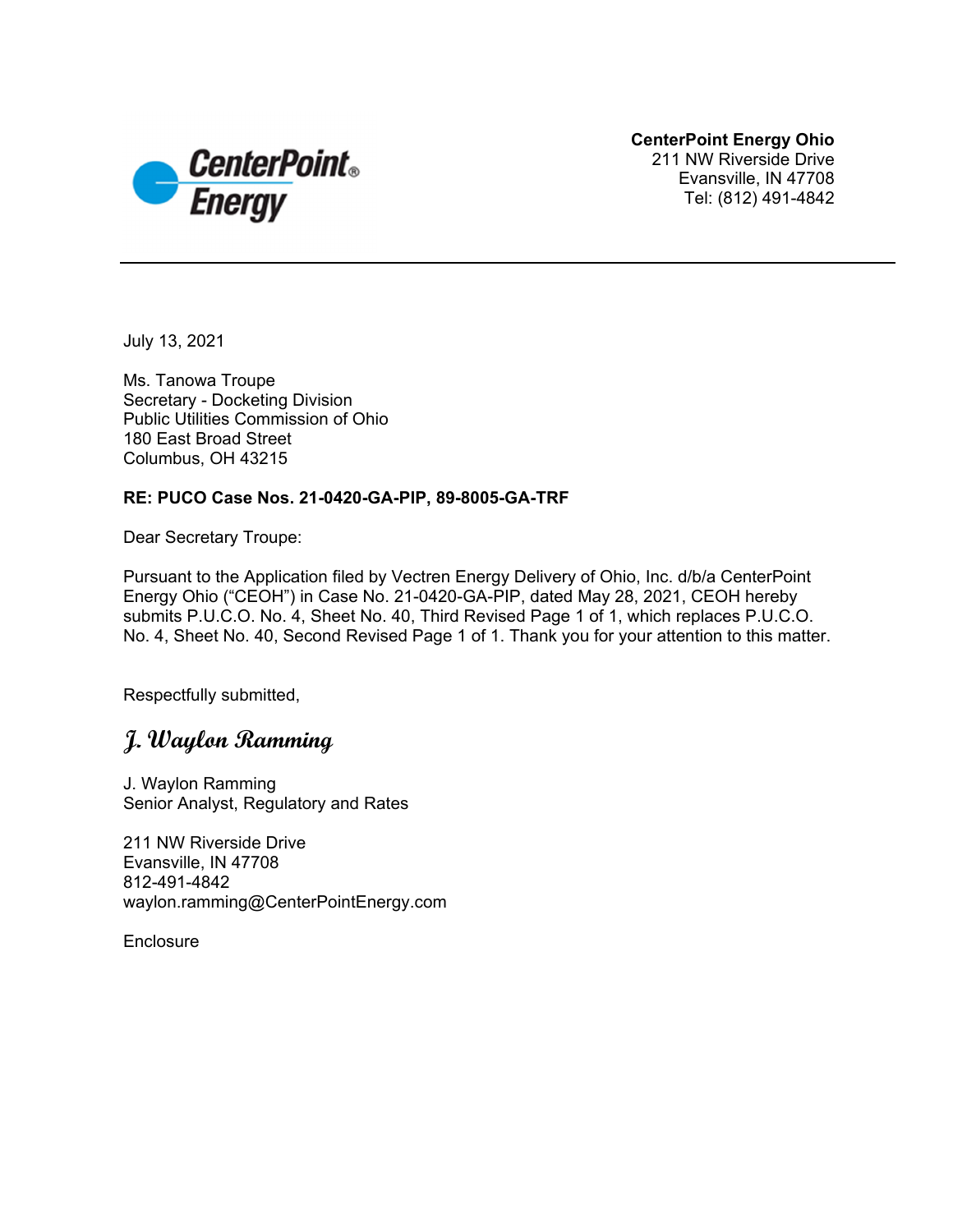# **PERCENTAGE OF INCOME PAYMENT PLAN RIDER**

#### **APPLICABILITY**

The Percentage of Income Payment Plan ("PIPP") Rider shall be applicable to all Customers served under the following Rate Schedules and to certain other Customers pursuant to contract:

- Rate 310 Residential Default Sales Service
- Rate 311 Residential Standard Choice Offer Service
- Rate 315 Residential Transportation Service
- Rate 320 General Default Sales Service
- Rate 321 General Standard Choice Offer Service
- Rate 325 General Transportation Service

#### **DESCRIPTION**

The PIPP Charge shall be the product of the monthly Billing Ccf and the PIPP Rider Rate.

The PIPP Rider Rate shall be updated from time-to-time in accordance with previous Commission Orders.

#### **RECONCILIATION**

The PIPP Rider is subject to reconciliation or adjustment annually, including but not limited to, increases or refunds. Such reconciliation or adjustment shall be limited to: (1) the twelve-month period of expenditures upon which the rates were calculated, if determined to be unlawful, unreasonable, or imprudent by the Commission in the docket those rates were approved or the Supreme Court of Ohio; (2) the Commission's orders in Case No. 18-47-AU-COI or any case ordered by the Commission to address tax reform changes.

#### **PIPP RIDER RATE**

The PIPP Rider Rate is \$0.00299 per Billing Ccf